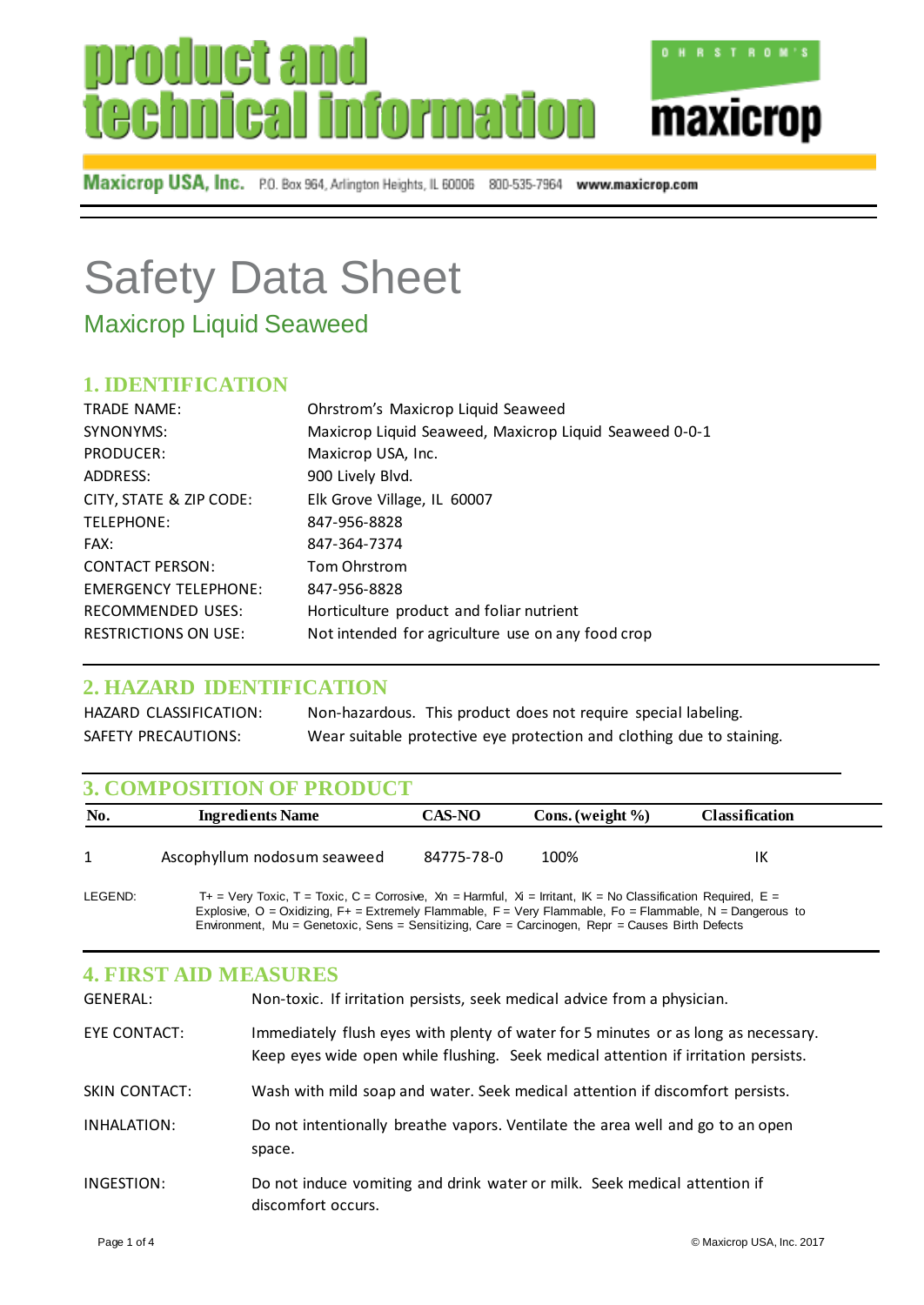FIRST AID FACILITIES: Eyewash station and normal washroom facilities.

ADVICE TO DOCTOR: Treat symptomatically.

OTHER INFORMATION: For advice in any emergency, contact a Poison Control Center at 1-800-222-1222 or contact a physician at once.

#### **5. FIRE FIGHTING MEASURES**

| PROPER EXTINGUISHING            | Use extinguishing media appropriate for surrounding fire.                                                                                                                                                                                                                   |
|---------------------------------|-----------------------------------------------------------------------------------------------------------------------------------------------------------------------------------------------------------------------------------------------------------------------------|
| EQUIPMENT:                      | Caution: Slippery in liquid form or when mixed with water. No                                                                                                                                                                                                               |
|                                 | unusual fire or explosion hazards noted.                                                                                                                                                                                                                                    |
| FIRE & EXPLOSION HAZARDS:       | Non-flammable. Non-explosive.                                                                                                                                                                                                                                               |
| POSSIBLE SPECIAL HAZARDS:       | This product is non-combustible. However, following evaporation of<br>aqueous component under fire conditions, the non-aqueous component<br>may decompose and/or burn. As a water based product, if spilt on<br>electrical equipment the product will cause short-circuits. |
| <b>FIREFIGHTER PRECAUTIONS:</b> | Wear full protective equipment and a self-contained breathing apparatus<br>(SCBA).                                                                                                                                                                                          |

## **6. ACCIDENTAL RELEASE MEASURES**

| SAFETY MEASURES TO PROTECT PERSONS:                            | Wear suitable protective clothing, gloves and eye<br>protection.                                                                                                                                                   |
|----------------------------------------------------------------|--------------------------------------------------------------------------------------------------------------------------------------------------------------------------------------------------------------------|
| PROPER METHODS FOR DAMAGE<br><b>LIMITATION &amp; CLEAN UP:</b> | Wear suitable protective clothing, gloves and eye<br>protection. Absorb large spills with sand or any suitable<br>medium. Handle in a well ventilated area. Dispose of<br>according to local authority guidelines. |

## **7. HANDLING AND STORAGE**

| PRECAUTIONS FOR SAFE HANDLING: | Avoid inhalation, direct contact with skin and eyes. Use<br>personal protective equipment as specified in section 8. Always<br>respect hygienic rules, do not drink or eat in work areas. |
|--------------------------------|-------------------------------------------------------------------------------------------------------------------------------------------------------------------------------------------|
| STORAGE RECOMMENDATIONS:       | Store in a cool place and out of direct sunlight. Protect from<br>freezing.                                                                                                               |

## **8. EXPOSURE CONTROLS/PERSONAL PROTECTION**

| <b>EXPOSURE CONTROL:</b> | Eyewash facilities should be available.                                                                                                          |
|--------------------------|--------------------------------------------------------------------------------------------------------------------------------------------------|
| <b>EXPOSURE LIMITS:</b>  | No data available.                                                                                                                               |
| RESPIRATION PROTECTION:  | No respiratory protection required during normal handling.                                                                                       |
| EYE PROTECTION:          | Eye protection should be worn when handling due to temporary staining.                                                                           |
| <b>HAND PROTECTION:</b>  | Gloves should be worn when handling due to temporary staining.                                                                                   |
| SKIN PROTECTION:         | No special personal protection required under conditions of intended use. In<br>the event of a bulk spill, wear appropriate protective clothing. |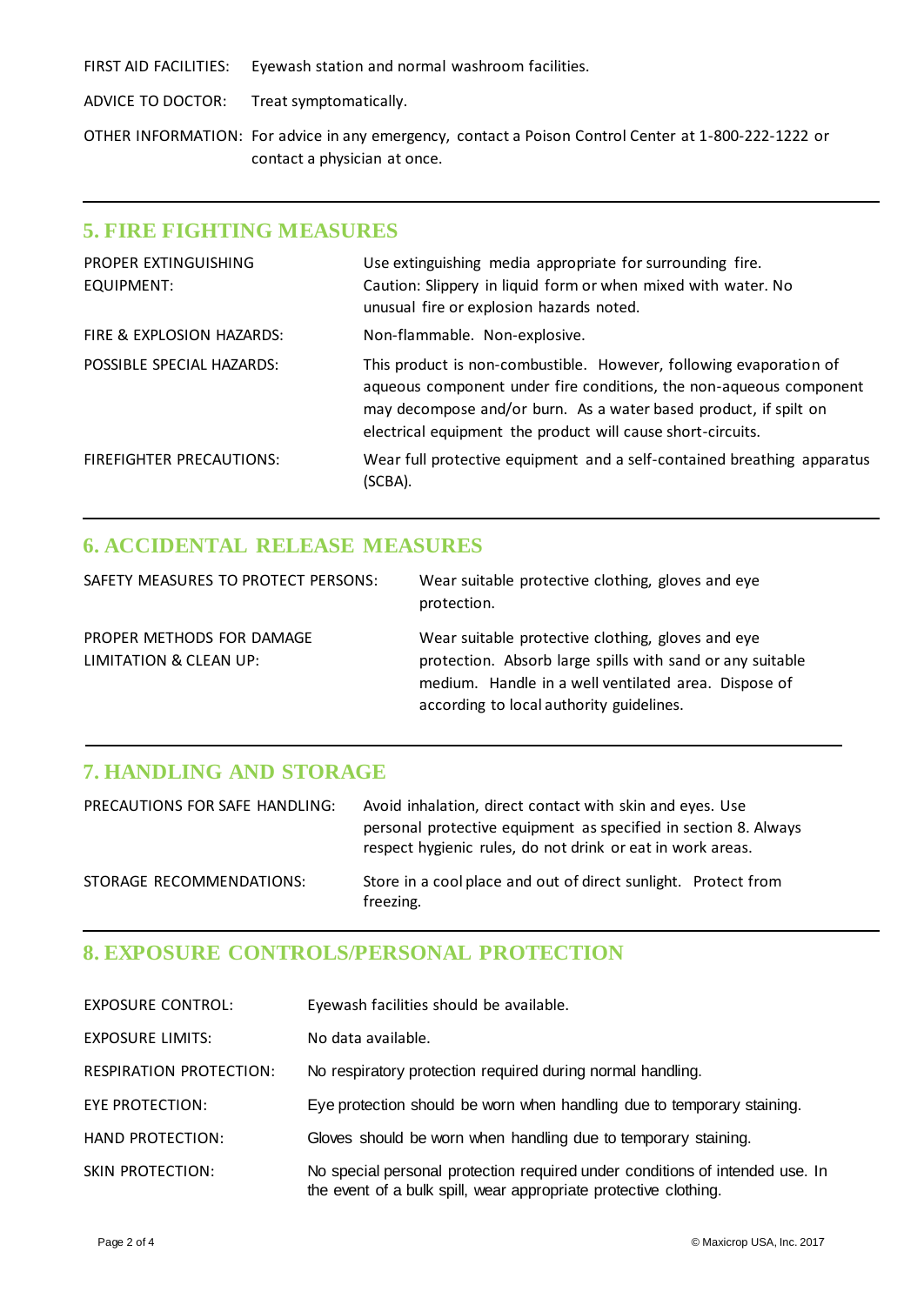## **9. PHYSICAL AND CHEMICAL PROPERTIES**

| <b>Physical State</b>             | Liquid             | <b>Air Reactive</b>                | N/A                                |
|-----------------------------------|--------------------|------------------------------------|------------------------------------|
| Color                             | <b>Black</b>       | <b>Percent Volatile</b>            | N/A                                |
| Odor                              | Marine-like        | <b>Bulk Density</b>                | N/A                                |
| <b>Solubility</b>                 | 100% Water Soluble | <b>Vapor Pressure</b>              | N/A                                |
| <b>Melting Pont/Range</b>         | N/A                | <b>Viscosity</b>                   | N/A                                |
| <b>Explosive Limits (LEL/UEL)</b> | N/A                | <b>Solubility in Water</b>         | 100% at $20^{\circ}$               |
| <b>Vapor Pressure</b>             | Not Determined     | <b>Saturation Conc.</b>            | Not Determined                     |
| <b>Decomposition Temp.</b>        | Not Determined     | Rel. Density Sat. Air (Air $= 1$ ) | Not Determined                     |
| pH Value                          | $8.0 - 9.0$        | <b>Boiling Point/Range</b>         | $100^{\circ}$ C (212 $^{\circ}$ F) |
| <b>Flash Point</b>                | Not Determined     | <b>Smelling Limits (Lo-High)</b>   | Not Determined                     |
| <b>Specific Gravity</b>           | 9.4lbs/Gallon      | Rel. Evap. Velocity                | Not Determined                     |
| Ignition Temp.                    | $550^\circ$ C      | <b>Water Reactive</b>              | N/A                                |
| Vapor Density (air $= 1$ )        | Not Determined     | <b>Further Information</b>         | No Data                            |

## **10. STABILITY AND REACTIVITY**

| STABILITY:                        | Product is stable under normal use and storage conditions.   |
|-----------------------------------|--------------------------------------------------------------|
| CONDITIONS TO AVOID:              | Excessive heat or freezing temperatures and direct sunlight. |
| MATERIALS TO AVOID:               | Not available                                                |
| HAZARDOUS DECOMPOSITION PRODUCTS: | Not Available                                                |
| HAZARDOUS POLYMERIZATION:         | Will not occur                                               |

## **11. TOXICOLOGICAL INFORMATION**

| <b>TOXICOLOGY INFORMATION:</b> | No adverse health effects are expected under normal conditions of use.<br>Symptoms and effects that may arise if the product is mishandled and<br>overexposure occur are listed below.                |
|--------------------------------|-------------------------------------------------------------------------------------------------------------------------------------------------------------------------------------------------------|
| <b>ACUTE TOXICITY:</b>         | No acute toxicity study is provided due to the nature of the substance. This<br>product is not deemed to pose any toxicological hazard.                                                               |
| <b>ROUTES OF EXPOSURE:</b>     | Can be an irritant for the nose and respiratory system if inhaled. Can be an<br>irritant for the mouth, nose, throat and digestive tract if ingested. Can be<br>an irritant for the skin or the eyes. |
| INGESTION:                     | Ingestion of significant amounts may cause nausea and discomfort.                                                                                                                                     |
| OCULAR:                        | May be irritating to the ocular tissue of non-irrigated eyes. The symptoms may<br>include redness, itching and tearing.                                                                               |
| DERMAL:                        | May be irritating to the skin. The symptoms include redness, itching and swelling.                                                                                                                    |
| INHALATION:                    | Inhalation may cause irritation of the nose, throat, and respiratory system                                                                                                                           |

## **12. ECOLOGICAL INFORMATION**

ECOTOXICITY: Plant nutritional supplement and plant vitamin; high concentrations may cause burn of plants.